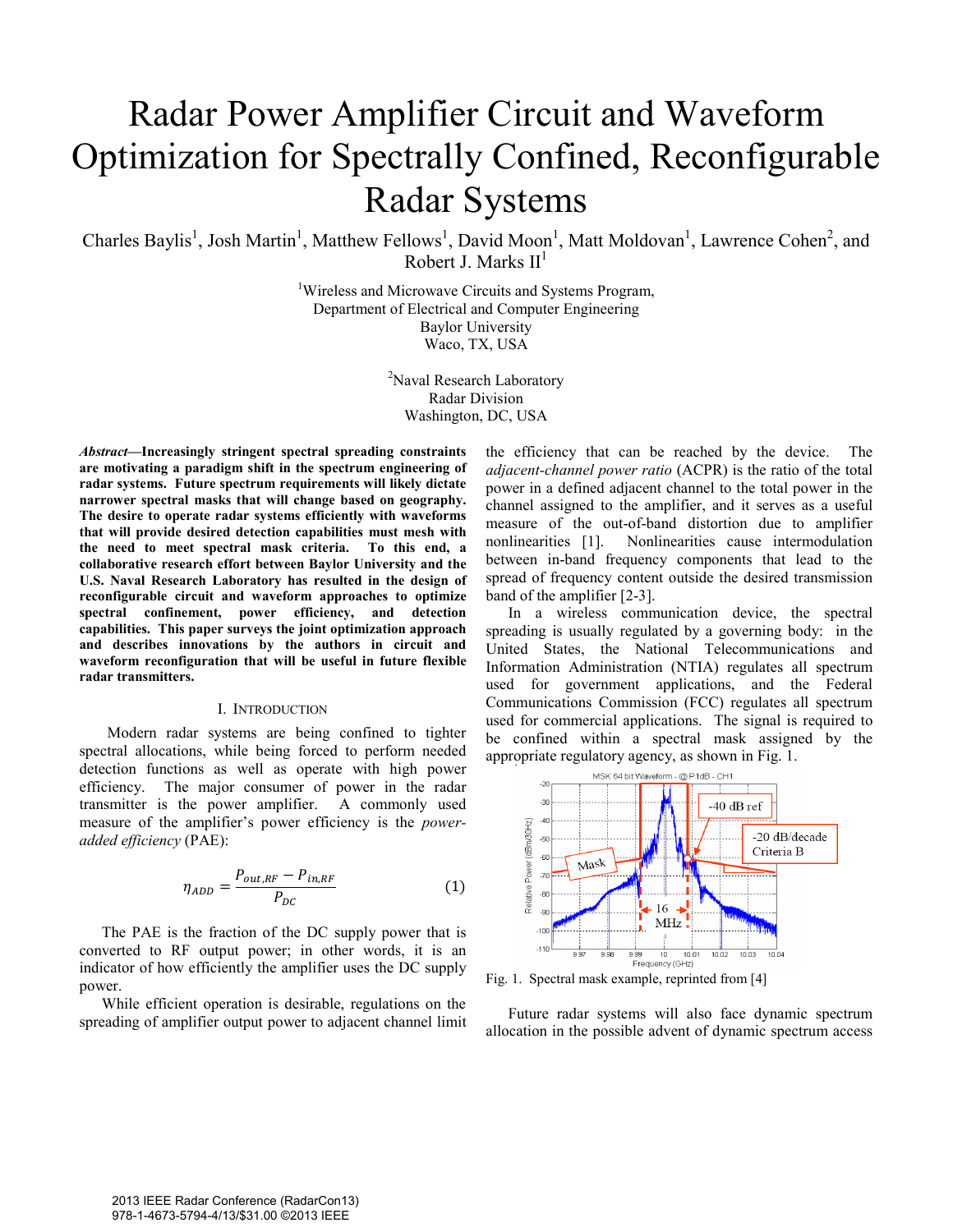as a spectrum-sharing protocol. The radar systems may need to change frequency bands of operation in real-time, and in some cases will have to meet tighter spectrum requirements than others. The possibilities of (1) operating frequency changes and (2) changing spectral masks require an RF transmitter solution that is reconfigurable to allow optimization with respect to detection, efficiency, and minimization of spectral spreading in real time.

To enable future reconfigurable radar systems, the authors have focused their work on (1) load impedance optimization to maximize power-added efficiency while meeting adjacentchannel power requirements, and (2) waveform optimization for detection (ambiguity function) and spectral mask compliance. The following sections present results of the initial work and the prognosis for future developments.

## II. LOAD-IMPEDANCE OPTIMIZATION FOR PAE AND ACPR

Steepest-ascent search techniques have been implemented to optimize the PAE and ACPR, similar to the steepest-ascent search presented by the authors for a maximum-power loadpull search in [5]. The search has been tested in the simulations using Advanced Design System from Agilent Technologies with nonlinear transistor models from Modelithics. In addition, bench-top measurement results have also been obtained that verify the search's accuracy. The results indicate that accurate load-impedance tuning optimization can result from a significantly small number of measurements.

In a recent conference paper, the authors demonstrated the ability to perform load-pull comparisons for an amplifier under chirp waveform excitation [6]. Fig. 2 shows the assessment of the ACPR spectral spreading using a spectrum analyzer through measurement in adjacent-channel power mode. Fig. 3 shows the results of a load-pull measurement of a packaged amplifier under chirp excitation. The load-pull contours displayed are for output power (PAE could also easily have been used) and ACPR.







Fig. 3. Output Power and ACPR load-pull results for chirp waveform excitation, reprinted from [6].

The authors are completing design of an algorithm to perform the load-impedance optimization with a smaller number of measurements through a computationally intelligent search using real-time measurements on the laboratory bench. The results will be included in a future publication.

# III. WAVEFORM OPTIMIZATION BASED ON AMBIGUITY FUNCTION AND SPECTRAL COMPLIANCE

The ambiguity function is a measurement of a radar's detection capabilities based on the correlation properties of the chirp waveform in the time and frequency domains. The ambiguity of detection based on a waveform *s*(*t*) is given as a function of the error in time *τ*' and the error in Doppler frequency *u*':

$$
\chi(\tau', u') = \int_{t=-\infty}^{\infty} s(t') s^*(t' - \tau') e^{-j2\pi u' t'} dt' \qquad (1)
$$

The ambiguity function represents the output of the radar correlator when a waveform that has an erroneous time shift and/or Doppler shift is detected.

The ambiguity function for a given waveform can be easily plotted in MATLAB; in addition, its spectrum can be plotted with a spectral mask. Fig. 4(a) shows the spectrum of a given linear chirp waveform with a defined spectral mask. Fig. 4(b) shows the ambiguity function of the waveform. It is well-known that the piecewise linear chirp has an ambiguity function that has a tilt angle defined by the relationship of bandwidth to time width [7]. Chirps with larger bandwidth possess less ambiguity in time and more ambiguity in frequency, while chirps with larger time width possess more ambiguity and time and less ambiguity in frequency.

A waveform optimization routine has been constructed to optimize the waveform based on its ambiguity function and spectral properties. Fig. 5 shows the best waveform, as chosen by the optimization; it maximizes the desired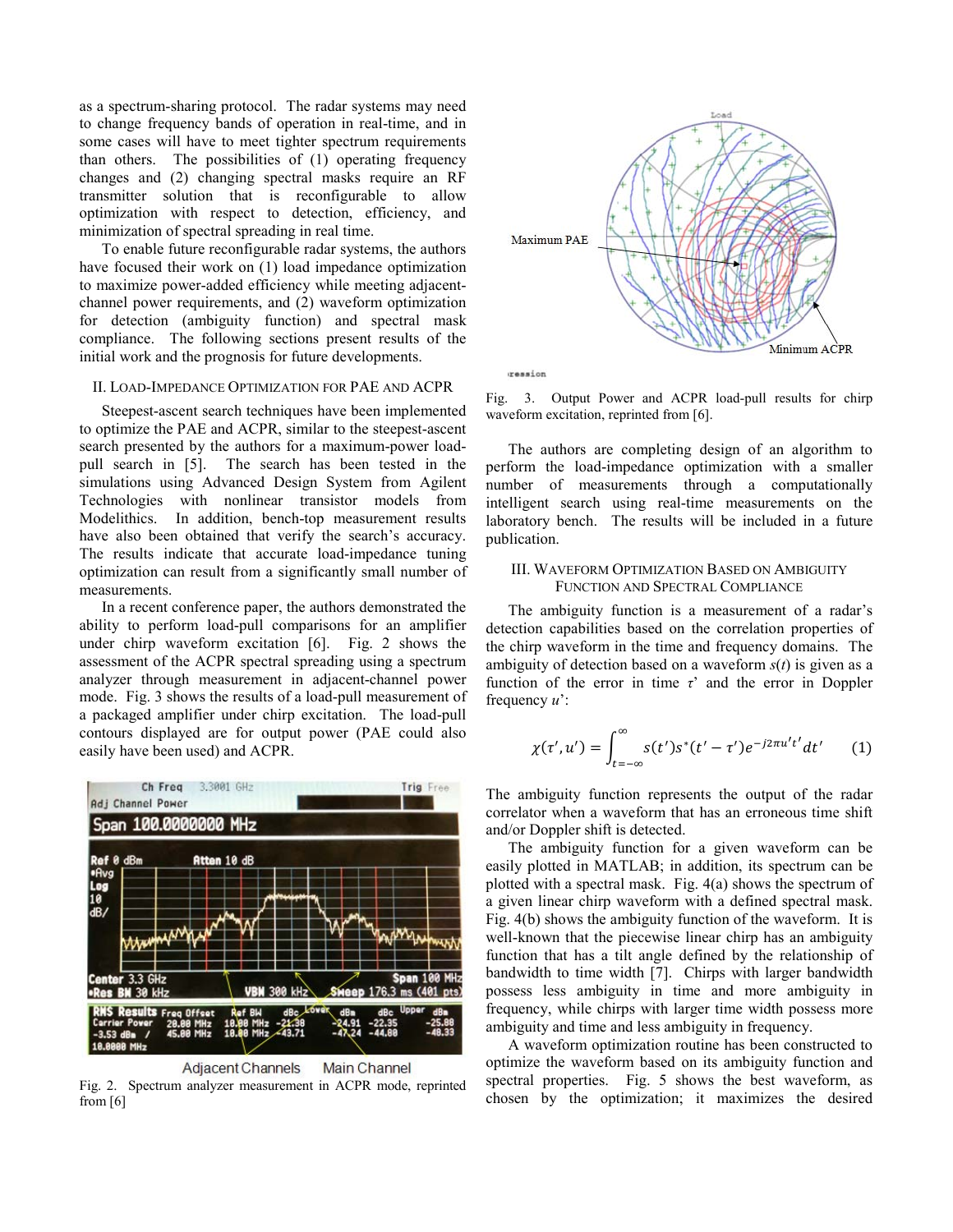ambiguity function qualities while providing spectral mask compliance.



Fig. 4. (a) Frequency versus time characteristic, (b) spectrum, and (c) ambiguity function for a piecewise linear up-chirp

## IV. JOINT CIRCUIT AND WAVEFORM OPTIMIZATION

The next step on the way forward to real-time reconfigurable future radar transmitters is the real-time optimization of both the circuit and waveform in a computationally intelligent process. Using the load-pull testbench, Matlab can play waveforms through the signal generator using their I-Q definitions. When simultaneously using the signal generator with the load tuners, the load impedance and chirp waveform can be optimized simultaneously. The goals of this simultaneous optimization are the following:

- (1) Optimize the detection capability by optimizing the ambiguity function of the amplifier's *output* waveform.
- (2) Optimize the power efficiency through the load impedance and waveform.
- (3) Require the optimum solution to meet spectral mask requirements.

Optimization goal (1) requires measurement of the waveform leaving the amplifier, not Matlab knowledge of the waveform created by the signal generator at the amplifier input. In a way, this goal encourages predistortion of the amplifier to get the desired ambiguity function at its output. Optimization goal (2), in addition to the obvious load-pull for optimum PAE, will minimize effective types of windowing at meeting spectral requirements, such as *sinc* windowing in the time domain (which creates a rectangularly shaped spectrum) because this approach causes the amplifier to operate at a back-off level from the optimum efficiency input power and creates a signal with higher peak-to-average-power ratio. Optimization goal (3) will require the result to fulfill spectral requirements, a goal that has been emphasized in both of the individual optimization exercises of the work to date.

## IV. CONCLUSIONS

This paper presents a new framework for future radar systems that involves the joint, real-time optimization of the radar transmitter power amplifier matching circuitry and waveform. The desired objectives are to meet detection goals, optimize the transmitter's power efficiency, and abide within the spectral constraints. These goals must be accomplished in future radar systems, which will likely need to be frequency agile and to adapt to changing spectral masks. This paper has provided a survey of the results of collaborative research in establishing such an optimization approach by researchers at Baylor University and the U.S. Naval Research Laboratory toward this end, and also describes the way forward in joint waveform and circuit optimization. The continuation of this research will provide the RF enabling technology for radar systems that are flexible in frequency and in detection capabilities of both range and Doppler.

#### **ACKNOWLEDGMENTS**

This work has been funded under a grant from the United States Naval Research Laboratory to Baylor University. The authors wish to thank Agilent Technologies for cost-free loan of the Advanced Design System software, and Modelithics for the donation of simulation device model libraries through the Modelithics University Program.

#### **REFERENCES**

[1] F. Raab, P. Asbeck, S. Cripps, P. Kenington, Z. Popovic, N. Pothecary, J. Sevic, and N. Sokal, "RF and Microwave Power Amplifier and Transmitter Topologies, Part 1," *High Frequency Electronics*, May 2003.